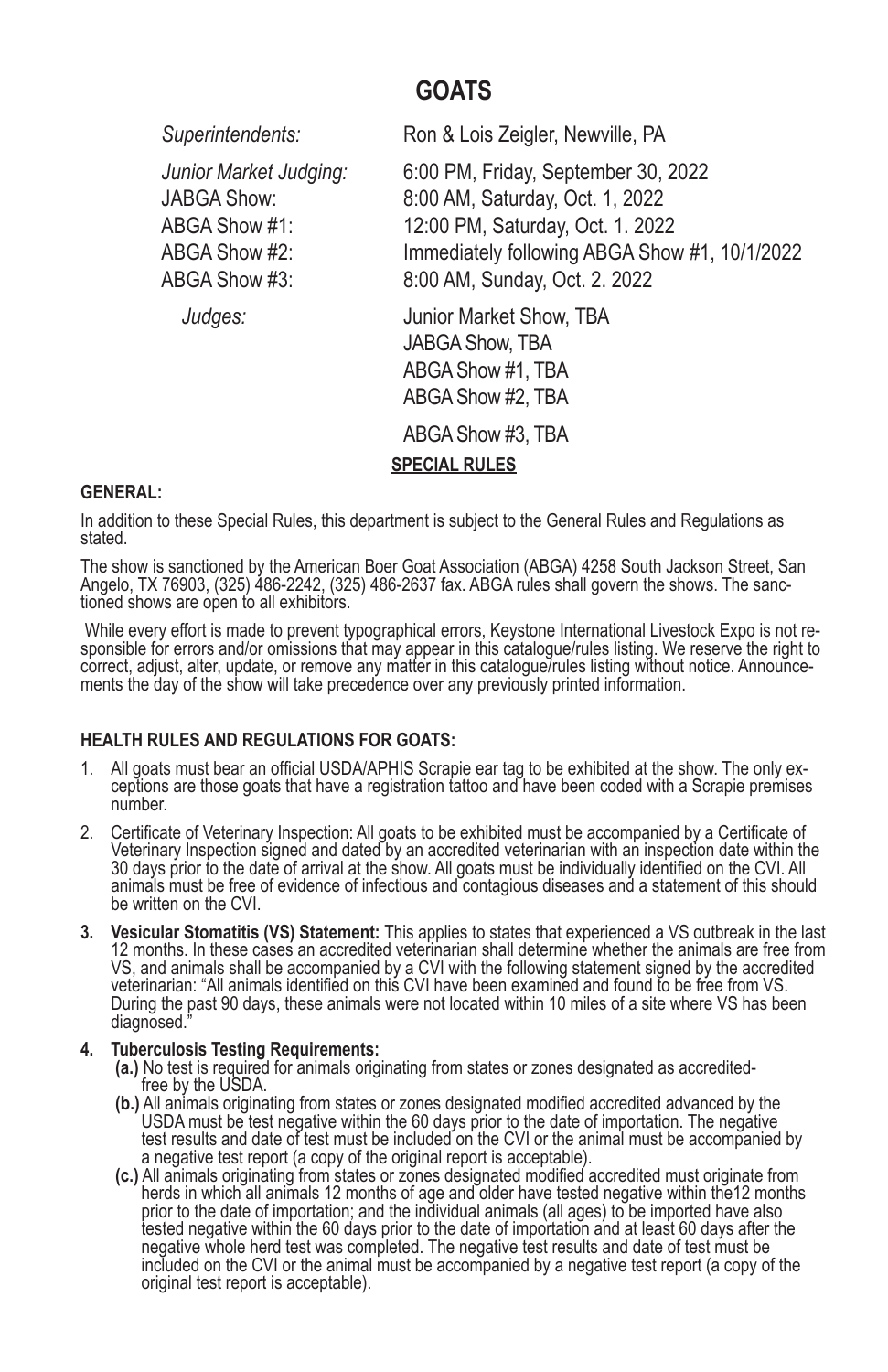- 5. Goats may be examined on grounds by show personnel, veterinarians, or state-federal personnel.
- 6. No animal showing signs of infectious, contagious, or external parasitic disease will be allowed into the Pennsylvania Farm Show Complex & Expo Center. However, exhibitors who observe an animal that may present a health hazard to other animals are asked to report the stall location to the show committee. The official show veterinarian, in consultation with Show Management, shall be responsible for determining the health status of an animal.
- 7. Animals showing evidence of infectious, contagious, or external parasitic diseases shall be removed by their owner from the show grounds at the direction of Show Management.
- 8. Animals with natural horns, disbudded, or dehorned may be shown without regard to discrimination.
- 9. An exhibitor shall not present an animal to be shown under a judge from whom it was purchased within 90 days of the show.
- 10. Exhibitors shall be responsible for all of the security, safety, and care of their animal.
- 11. Pens will be assigned. Exhibitors will be penned together if possible when the request is submitted. Requests must be submitted prior to the entry deadline.

#### **IDENTIFICATION:**

- 12. A USDA ear tag with a US shield; or
- 13. All goats must have an official ear tag or a legible tattoo with herd and individual identification recognized in an approved USDA Scrapie database a.k.a. scrapie tattoo (only for herds enrolled in the USDA Voluntary Scrapie Herd Certification Program); or
- 14. A breed registration tattoo if the tattoo is legible and the registration certificate accompanies the animal.

#### **SHOWING:**

- 15. Only one person may be in the ring to show each animal. Heelers will be allowed in the Yearling Classes and older to set the animal's legs ONLY.
- 16. There will be a seven-minute maximum gate call between classes.

#### **ENTRIES:**

- 17. Animals registered in the American Boer Goat Association, Inc., must list their registration number on the entry form.
- 18. Each exhibitor is not limited to the number of entries they can enter per class.
- 19. All entries are non-refundable. No refund will be granted for disqualified entries or scratched entries.
- 20. Entries must be entered online by August 31, 2022. Entries submitted after August 31 and prior to September 10, 2022, are considered late entries and must pay additional fees. Late entries will be accepted if space allows and at the Show Manager's Discretion.
- 21. A goat may show in one division only. Wether does cannot show in the Breeding Division, or vice versa.

## **ENTRY FEE:**

| <b>BREEDING GOAT</b><br><b>FEE TABLE</b> | <b>By</b><br>8/31/22 | After 8/31/22 -<br>9/11/22 | <b>JR. MARKET FEE</b><br><b>TABLE</b> | By<br>8/31/22 | <b>After</b><br>8/31/22<br>through<br>9/11/22 |
|------------------------------------------|----------------------|----------------------------|---------------------------------------|---------------|-----------------------------------------------|
| ABGA, per show                           | \$20                 | \$20                       | Jr. Market Goat, per<br>head*         | \$20          | \$20                                          |
| JABGA,                                   | \$10                 | \$10                       |                                       |               |                                               |
| ABGA, per pen*                           | \$7                  | \$7                        | Junior Market, per pen*               | \$7           | \$7                                           |
| Late Penalty, per<br>exhibitor           | N/A                  | \$75                       | Late Penalty, per<br>exhibitor        | N/A           | \$75                                          |
| *Full Pens Only                          |                      |                            | *Full Pens Only                       |               |                                               |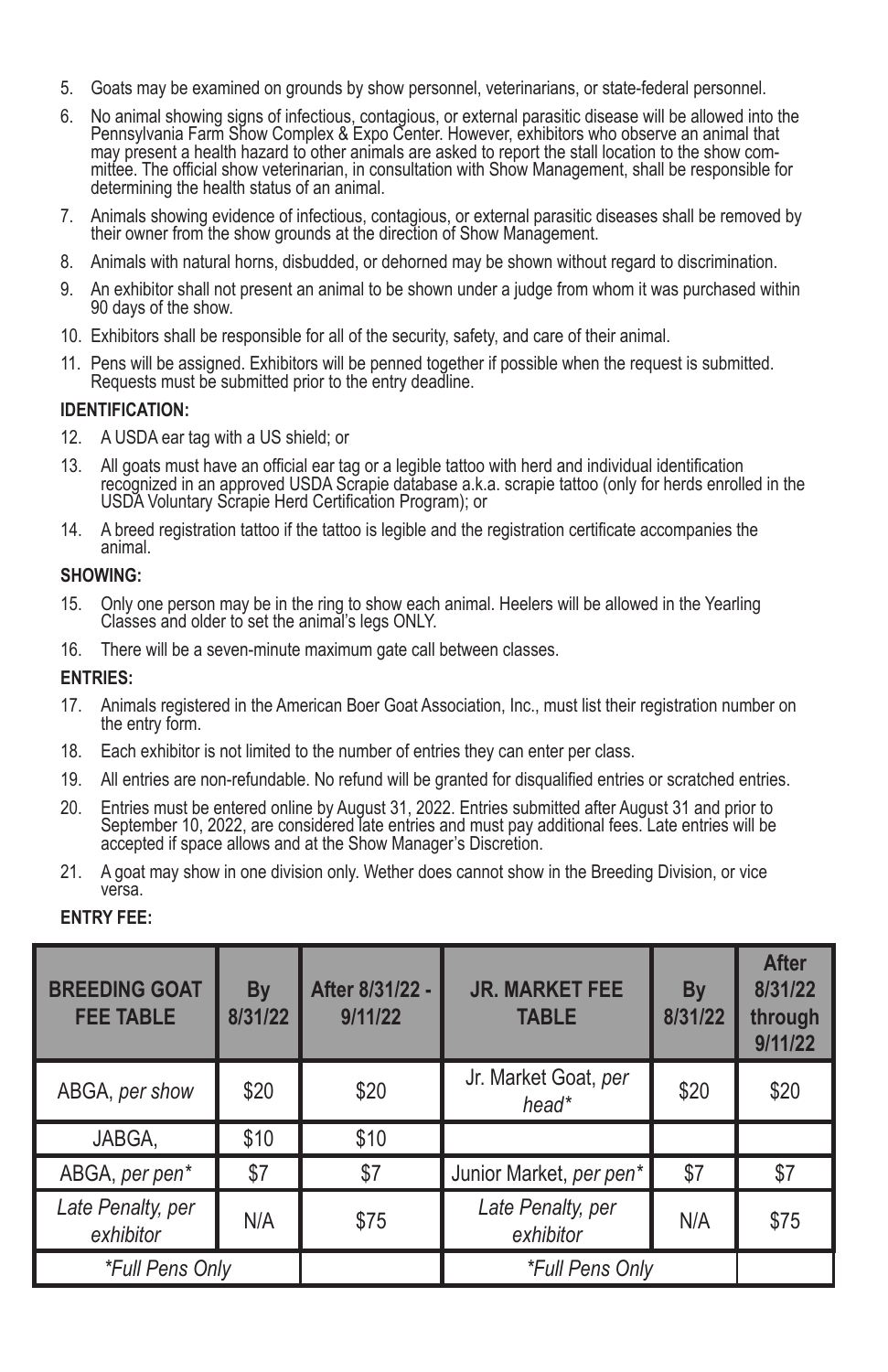# *\*\*\*ALL EXHIBITORS ARE REQUIRED TO PAY A \$5 PENNSYLVANIA LIVESTOCK ASSOCIATION ADMINISTRATION FEE TO COMPETE AT KILE.\*\*\**

## **SUBSTITUTIONS:**

22. Substitutions will be permitted within the same class and, if made, must be filed with the superinten-<br>dent no later than the time the animals are checked in to the EXPOSITION by the show clerks.

#### **DISQUALIFICATION:**

- 23. Any goat showing any pronounced defect or abnormality will be barred from the show(s).
- 24. Use of any artificial coloring will result with a disqualification.
- 25. Illegible tattoos or tattoos that are inconsistent with the goat's registration papers will result in disquali- fication.
- 26. Any doe over 24 months of age that has not kidded and cannot prove a current pregnancy should not be entered in the show and is subject to disqualification.

#### **PREMIUMS:**

27. Show Management reserves the right to adjust premiums based upon funding support.

## **BARNS OPEN:**

28. *Animals may begin to arrive in barns as follows:*

| <b>BARNS OPEN</b> |                                    |  |  |  |  |  |  |
|-------------------|------------------------------------|--|--|--|--|--|--|
| ∎ Goats           | 8:00 AM Friday, September 30, 2022 |  |  |  |  |  |  |
|                   |                                    |  |  |  |  |  |  |

# *ANIMALS MAY NOT BE UNLOADED BETWEEN 11:00 PM AND 6:00 AM. GATES WILL BE LOCKED.*

## **ARRIVAL TIME:**

29. *Animals must be in barns as follows:*

| <b>GOAT</b>                      |                                       |  |  |  |  |  |
|----------------------------------|---------------------------------------|--|--|--|--|--|
| <b>Junior Market</b>             | By 2:00 PM Friday, September 30, 2022 |  |  |  |  |  |
| JABGA & ABGA                     | By 5:00 PM Friday, September 30, 2022 |  |  |  |  |  |
| <b>NO LATE ARRIVALS ACCEPTED</b> |                                       |  |  |  |  |  |

## **CHECK-IN:**

30. Junior Market goats must be weighed in on Friday, September 30, 2022, between 12:00 PM and 2:00 PM. JABGA and ABGA exhibitors must be checked in on Friday, September 30, 2022, between 3:00 PM and 5:00 PM.

#### **TRAILER PARKING:**

31. Trailers will be permitted to park on-site as space permits. Off-site parking is encouraged. See the map for parking directions.

# **PENNING:**

- 32. Pens will be assigned.
- 33. Pen fees are \$7.00 each. (No pen fees for JABGA-only exhibitors). Pen size is approximately 6'x8'.
- 34. Tack pens (if available) are \$7.00 each.

## **BEDDING:**

35. Straw and shavings are the only bedding materials permitted to be used by goat exhibitors. Initial bed- ding will not be provided. It must be furnished by the exhibitor.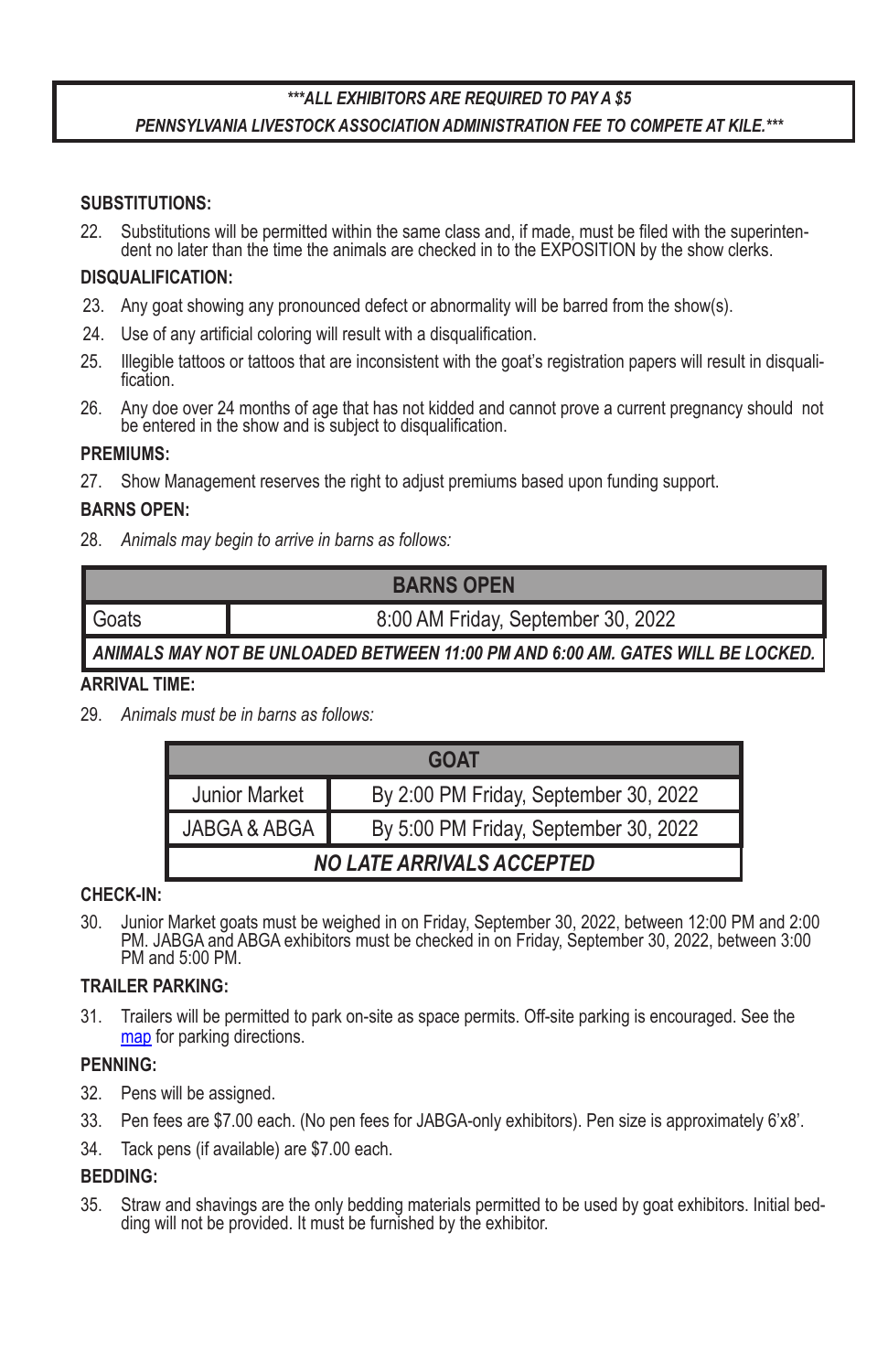# **GROOMING:**

36. Use only grooming products that are approved for use on meat-producing animals when fitting any animal for show. Unapproved products may contain ingredients that result in unacceptable residues in the meat. **If it is not certain that a product is residue safe and approved for use on meat animals, do not use it!**

## **STRUCTURES:**

37. No tents, canopies, or similar structures may be erected in the goat barn.

## **UNETHICAL PRACTICES:**

38. A committee representing Show Management will observe the handling of all animals, both in and out of the show ring, and will have the authority to disqualify any exhibitor for unethical practices.

# **ABGA SHOW**

## **IDENTIFICATION:**

- 39. All goats must have legible tattoos consistent with the registration certificate or the animal will be disqualified. If an animal is disqualified due to illegible or inconsistent tattoos, all lower placing animals will be moved up in placement. The top five in the class plus the Champion and Reserve Champion goat's tattoos must be read<br>and recorded. The judge will be responsible for ensuring that tattoos are read and properly recorded. Permanently implanted microchip identification will be accepeted by ABGA as official identification in addition to, or in lieu of, tattoos. The owner is responsible for providing the appropriate scanning device to read any microchip used for identification purposes.
- 40. An animal winning Champion or Reserve Champion must have a legible tattoo and/or microchip that matches the Certificate and age classification correctness must be verified from the same Certificate by show judge<br>before said animal receives the award. A Champion or Reserve Champion that does not have a legible tattoo, a tattoo that matches, or a correct microchip that matches its registration certificate or an animal that is improperly classified by age will forfeit its win. When this happens, the Champion/Reserve Champion will then be selected from the remaining animals in the championship selection class plus the animal that stood next in the class placement to the animal that forfeited its win. The Champion and Reserve Champion of the day shall be selected only from those animals presented at the ring at the time the class is called by the steward and/or judge.

## **REGISTRATION:**

- 41. All goats must be registered in the ABGA herd book.
- 42. Original registration certificates are required, except that a copy of a registration application, stamped with the date received by ABGA, can be accepted for kids less than 3 months of age. Animals over the age of 3 months must have the original registration certificate in hand at time of show.
- 43. Temporary Registration Certificates generated at the time of online registration with ABGA will be accepted in lieu of the original registration certificate until the expiration date indicated.

## **OPEN SHOW POINTS:**

44. Only goats entered under their ABGA registration number and presenting their ABGA Certificate of Registration will be eligible to earn points for their actual placing in the show as described in the ABGA Criteria for Ennoble-<br>ment of a Boer Goat. (See ABGA Rule 1000, Ennoblement Program).

#### **COMPUTING AGES:**

- 45. Birth dates, as listed on the registration certificate, will be used in determining class divisions. In order to calculate the class breaks, take the show date and count back to the birth date to determine the age and the class for the animal.
- 46. The original certificate, stamped duplicate registration application, or temporary registration certificate,as the requirements for the age of the animal shown, must be available to the Show Secretary and/or Show Manage- ment for verification of correct classification at any time upon request.

## **CLASSES:**

- 47. Show Management reserves the right to split classes.
- 48. All animals must be registered percentage, purebred/fullblood Boer Goats.
- 49. Progeny of fresh does will not be allowed in the ring.
- 50. At the discretion of the judge(s) and or the Superintendent, a goat may be let loose in the ring/arena as a func- tion of judging.
- 51. The Champion and Reserve Champion Classes will be chosen from the first- and second-place animals in that division of the show.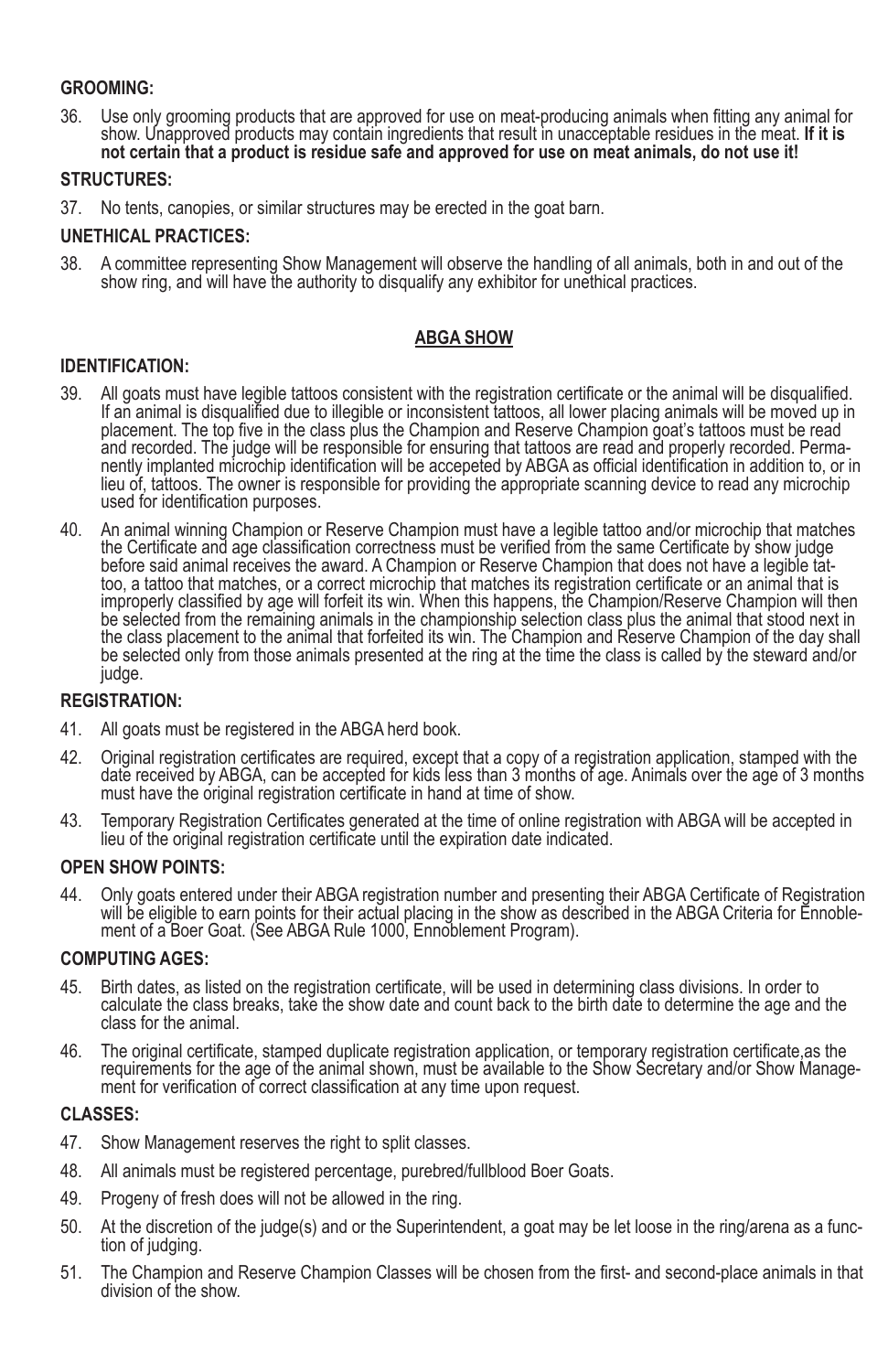- 52. Divisions will be defined as follows:
	- A. American Percentage Does
	- B. Fullblood/American Purebred Does
	- C. Fullblood/American Purebred Bucks
- 53. Overall Grand Champion shall be selected from the winners of the Grand Champion from each division. Overall Reserve Champion shall be selected from the winners of the Grand & Reserve Champion from each division.
- 54. In classes where there is no competition, awards shall be made by the judge according to the merit of the animal. In class(es) where the quality of the animal(s) is not of Champion consideration type, the judge shall begin the class(es) with a second-place ribbon and the animal(s) shall not compete for Champion or Reserve
- 55. In classes where there is no competition, awards shall be made by the judge according to the merit of the animal. In class(es) where the quality of the animal(s) is not of Champion consideration type, the judge shall begin the class(es) with a second-place ribbon and the animal(s) shall not compete for Champion or Reserve Champion.
- 56. Entries may not be added or withdrawn from a class without permission from the ring steward after the class is in the ring and judging has started. The only possible exception is in the event that such animal was previously entered in the wrong class. The class shall not be reopened after judge has begun announcing reasons for placement.

## **EXHIBITOR RESPONSBILITY:**

- 57. No animal bracing allowed at ABGA Sanctioned Shows
- 58. It is the responsibility of the exhibitor to refrain from presenting any animal owned by the presiding judge within 90 days pror to the show date.

#### **RELEASE TIME:**

59. *Animals are released from the barns as follows:*

|                                                                                                                                                                                                                                          | <b>RELEASE/VACATE TIMES</b>                                                   |  |  |  |  |  |  |  |  |  |
|------------------------------------------------------------------------------------------------------------------------------------------------------------------------------------------------------------------------------------------|-------------------------------------------------------------------------------|--|--|--|--|--|--|--|--|--|
| Junior                                                                                                                                                                                                                                   | Junior Market goats will be released at the conclusion of the                 |  |  |  |  |  |  |  |  |  |
| Market                                                                                                                                                                                                                                   | Junior Market Goat Show.                                                      |  |  |  |  |  |  |  |  |  |
| Boer                                                                                                                                                                                                                                     | ABGA & JABGA goats will be released at the conclusion of the Open Show #3 and |  |  |  |  |  |  |  |  |  |
| Goats                                                                                                                                                                                                                                    | must vacate by 8:00 AM on Monday, October 3, 2022.                            |  |  |  |  |  |  |  |  |  |
| ANY EXHIBITOR REMOVING ANY OF THEIR ANIMALS FROM THE BARNS BEFORE RELEASE<br>TIME WITHOUT APPROVAL OF THE SHOW MANAGER WILL FORFEIT ALL THEIR PREMIUM<br><b>MONEY AND MAY BE SUBJECT TO REJECTION OF ALL ENTRIES THE FOLLOWING YEAR.</b> |                                                                               |  |  |  |  |  |  |  |  |  |

|           |      |      | Premiums & Special Awards - ABGA Show |      |      |  |  |  |  |  |
|-----------|------|------|---------------------------------------|------|------|--|--|--|--|--|
| No. Shown |      |      | 3                                     | 4    | 5    |  |  |  |  |  |
| $10+$     | \$24 | \$22 | \$20                                  | \$18 | \$16 |  |  |  |  |  |
| 9         | \$22 | \$20 | \$18                                  | \$16 | \$14 |  |  |  |  |  |
| 8         | \$20 | \$18 | \$16                                  | \$14 | \$12 |  |  |  |  |  |
|           | \$18 | \$16 | \$14                                  | \$12 | \$10 |  |  |  |  |  |
| 6         | \$16 | \$14 | \$12                                  | \$10 | \$8  |  |  |  |  |  |
| 5         | \$14 | \$12 | \$10                                  | \$8  | \$6  |  |  |  |  |  |
| 4         | \$13 | \$11 | \$9                                   | \$7  |      |  |  |  |  |  |
| 3         | \$12 | \$10 | \$8                                   |      |      |  |  |  |  |  |
| 2         | \$11 | \$9  |                                       |      |      |  |  |  |  |  |
|           | \$10 |      |                                       |      |      |  |  |  |  |  |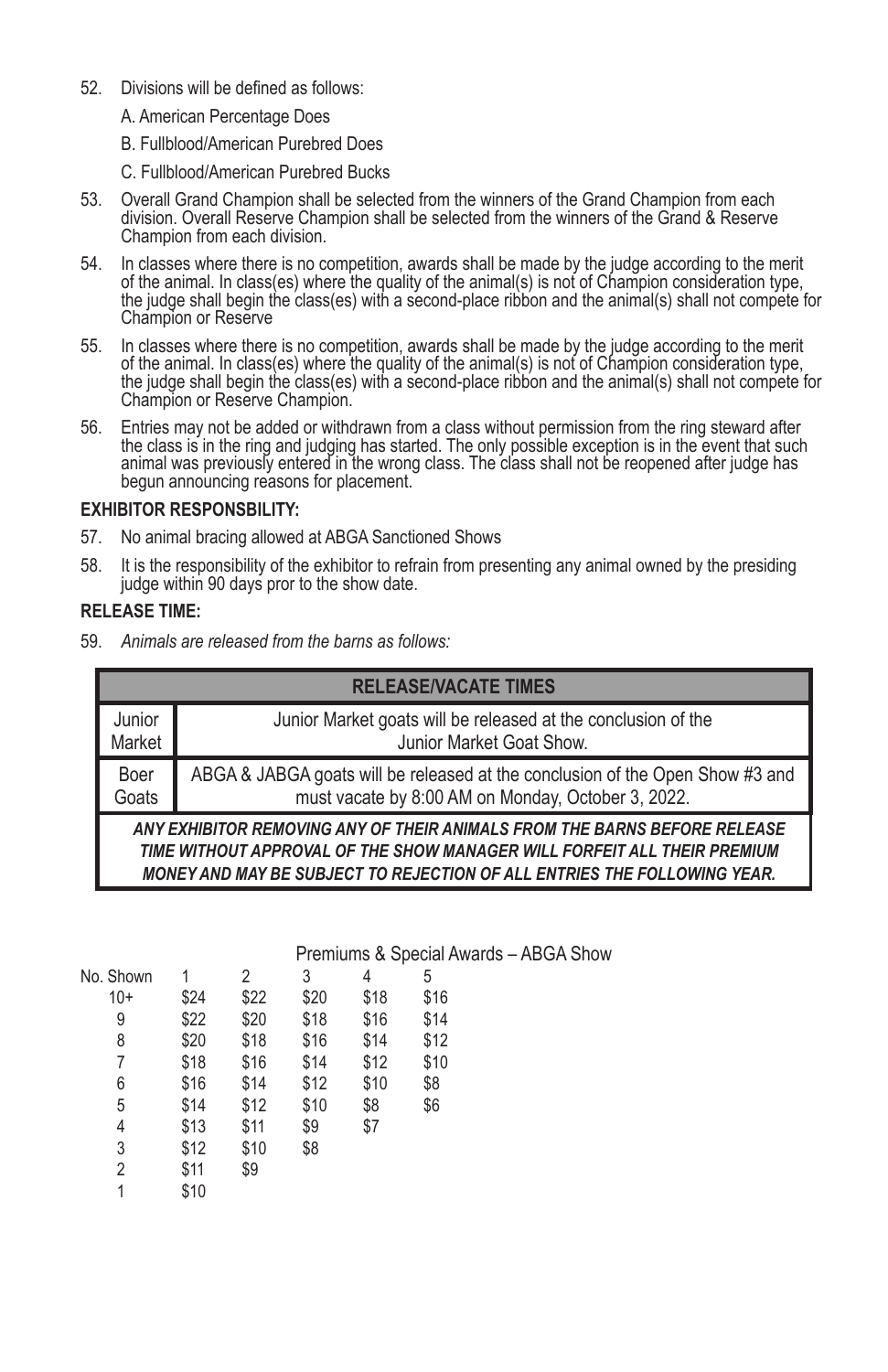# **JABGA SHOW**

Except as listed below, the JABGA show is subject to the Special Rules for Open Boer Goats.

# **ENTRY ELIGIBILITY**

1. Exhibitors must be in accordance of the JABGA bylaws in terms of age and be an active member of the Junior American Boer Goat Association. Must present Current JABGA Membership card at check in. Copies or digital copies of cards are acceptable.

## **SHOWING**

- 2. If the child is present and physically able, they must show their own animal unless they have multiple entries in one class; then they must have another JABGA member to show the animal for them. If not enough JABGA members are present, any youth 18 and under as of January 1 of current year may fill in.
- 3. If the child is physically unable or not present due to specific circumstances approved by Youth Committee or involving death in the family, family emergencies, or religious reasons, they must have a JABGA member show for them, and it must be reported to the ABGA Youth Coordinator before the goats arrive at the show.
- 4. JABGA members under the age of twelve (12), as of January 1, or members with physical or mental disabilities are allowed to have a heeler in the class, but the member must help in the presentation of the animal. The heeler must present current membership card upon entering the ring.

# **REGISTRATION**

5. All goats must be registered in the JABGA member's name only. No ranch or family name can be listed in the owner section of the certificate. Any goat that is transferred to a Junior exhibitors name for showing at a JABGA Sanction show cannot be transferred back to the seller and/or seller's agent for a period of 1 year.

## **SHOWMANSHIP**

- 6. Showmanship is not required but highly recommended. ABGA will not provide ribbons or awards. The following age breaks are suggested for sanctioned shows. Age for showmanship for regular sanction shows is determined on the day of the show.
	- a. Junior Division (4-8 years of age)
	- b. Intermediate Division (9-13 years of age)
	- c. Senior Division (14 years & older)
- 7. Exhibitors entering showmanship must use a goat that is registered in his/her name and entered in the JABGA show.
- 8. If the JABGA member has a goat entered in the JABGA show, goats in sibling's/stepli sibling's names may not be used for showmanship purposes.
- 9. Participants that do not have an animal entered any JABGA competition may borrow an animal for showmanship purposes only. That selected animal can only be used by one exhibitor during the competition and cannot be exhibited by multiple participants.
- 10. All show results received by the JABGA will be final.
- 11. All ABGA rules, breed standards, classes, judges, and entries apply. Please note the new ABGA no Alcohol Policy. All JABGA Sanctioned shows are required to have a BRED AND OWNED CLASS. One class each for the PERCENTAGE DOES, FULLBLOOD DOES AND FULLBLOOD BUCKS. All ages will compete in one class.
- 12. The JABGA reserves the right to not sanction and/or to not tabulate placing's for points submitted by a show or not yet submitted by a show that didn't follow the ABGA rules, breed standards, classes, judges, and entries
- 13. The JABGA strongly suggest that JABGA members own and care for his/her own goats. Directors and members of the JABGA discourage unethical ownership and care.
- 14. Exhibitors and parents should always conduct themselves in a sportsmanlike manner. Infractions of this rule may cause immediate termination of membership by a majority vote of the Board of Directors.
- 15. Judges for JABGA sanction shows are required to be an ABGA Approved Judge. Judge's names should be published thirty (30) days prior to the show Judges for JABGA-sanctioned shows are required to be an ABGA-approved judge. Judge's name must be published sixty (60) days prior to the show.
- 16. Drug Testing & Cheating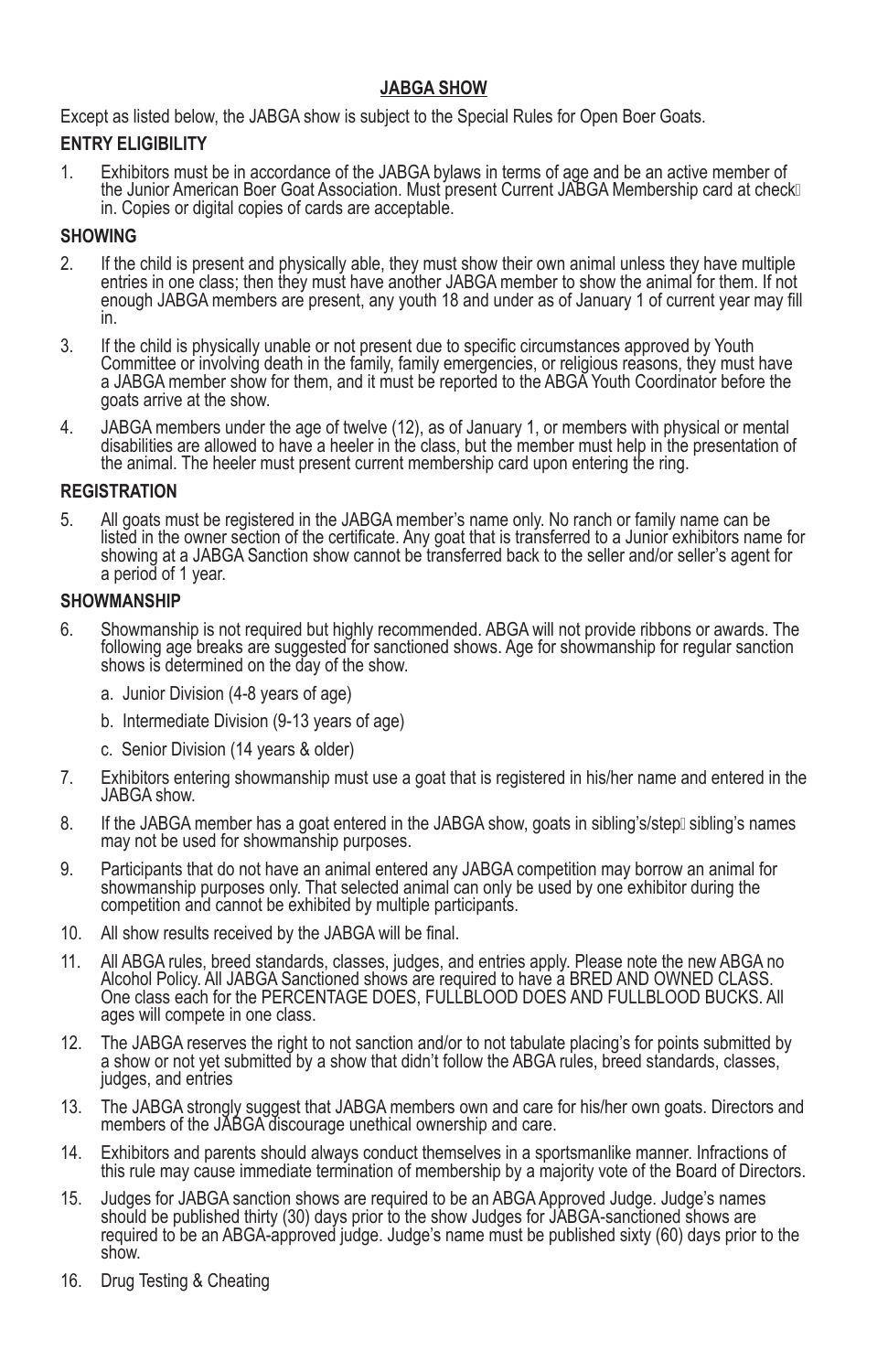- A. Drug testing cannot be refused if the show deems necessary.
- B. All JABGA and ABGA Sanction show rules must be followed. Responsibilities of Host Show. .

|           | Premiums & Special Awards - JABGA Show |      |      |      |      |     |     |     |     |     |  |  |
|-----------|----------------------------------------|------|------|------|------|-----|-----|-----|-----|-----|--|--|
| No. Shown |                                        | 2    | 3    | 4    | 5    | 6   |     | 8   | 9   | 10  |  |  |
| $10+$     | \$20                                   | \$17 | \$14 | \$12 | \$10 | \$7 | \$6 | \$5 | \$4 | \$4 |  |  |
| 9         | \$19                                   | \$16 | \$13 | \$11 | \$9  | \$7 | \$6 | \$4 | \$4 |     |  |  |
| 8         | \$18                                   | \$15 | \$12 | \$11 | \$8  | \$7 | \$5 | \$4 |     |     |  |  |
| 7         | \$17                                   | \$14 | \$11 | \$10 | \$7  | \$6 | \$5 |     |     |     |  |  |
| 6         | \$16                                   | \$13 | \$11 | \$9  | \$6  | \$5 |     |     |     |     |  |  |
| 5         | \$15                                   | \$12 | \$10 | \$8  | \$5  |     |     |     |     |     |  |  |
| 4         | \$13                                   | \$11 | \$9  | \$7  |      |     |     |     |     |     |  |  |
| 3         | \$12                                   | \$10 | \$8  |      |      |     |     |     |     |     |  |  |
| 2         | \$11                                   | \$9  |      |      |      |     |     |     |     |     |  |  |
|           | \$10                                   |      |      |      |      |     |     |     |     |     |  |  |

Champions – Ribbon Reserve Champions – Ribbon Grand Champion – Special Award Reserve Grand Champion – Special Award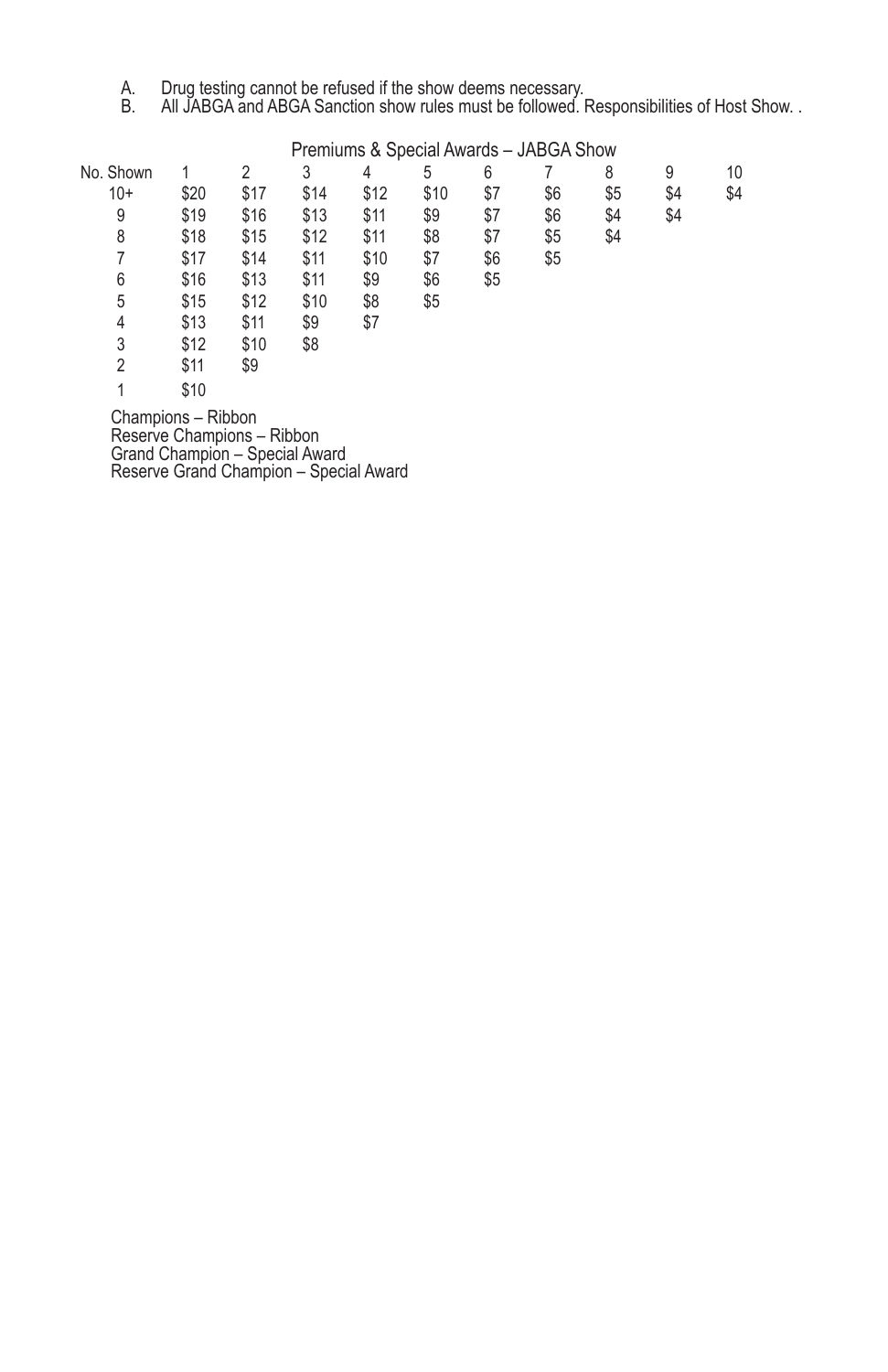|                                                             |         | 0001            | 0002                  | 0003                   |         | 0004            | 0005           | 0006            |         | 0007            | 0008                  | 0000            |                   | 0010            | <b>DO11</b>    | 0012            |
|-------------------------------------------------------------|---------|-----------------|-----------------------|------------------------|---------|-----------------|----------------|-----------------|---------|-----------------|-----------------------|-----------------|-------------------|-----------------|----------------|-----------------|
| <b>BOER GOAT CLASSES</b><br><b>Section</b>                  | Show #1 | Percentage Does | <b>Fullblood Does</b> | <b>Fullblood Bucks</b> | Show #2 | Percentage Does | Fullblood Does | Fullblood Bucks | Show #3 | Percentage Does | <b>Fullblood Does</b> | Fullblood Bucks | <b>JAGBA Show</b> | Percentage Does | Fullblood Does | Fullblood Bucks |
| Kids 0 to under 3 months<br>(7/2/22-10/1/22)                |         | $\mathbf{1}$    | 19                    | 37                     |         | 1001            | 1019           | 1037            |         | 1201            | 1219                  | 1237            |                   | 2001            | 2019           | 2037            |
| Kids 3 to under 6 months<br>$(4/2/22 - 7/1/22)$             |         | $\overline{2}$  | 20                    | 38                     |         | 1002            | 1020           | 1038            |         | 1202            | 1220                  | 1238            |                   | 2002            | 2020           | 2038            |
| Kids 6 to under 9 months<br>$(1/2/22 - 4/1/22)$             |         | 3               | 21                    | 39                     |         | 1003            | 1021           | 1039            |         | 1203            | 1221                  | 1239            |                   | 2003            | 2021           | 2039            |
| Kids 9 to under 12 months<br>(10/2/21-1/1/22)               |         | 4               | 22                    | 40                     |         | 1004            | 1022           | 1040            |         | 1204            | 1222                  | 1240            |                   | 2004            | 2022           | 2040            |
| JUNIOR DIVISION CHAMPION                                    |         | 5               | 23                    | 41                     |         | 1005            | 1023           | 1041            |         | 1205            | 1223                  | 1241            |                   | 2005            | 2023           | 2041            |
| <b>JUNIOR DIVISION</b><br>RESERVE CHAMPION                  |         | 6               | 24                    | 42                     |         | 1006            | 1024           | 1042            |         | 1206            | 1224                  | 1242            |                   | 2006            | 2024           | 2042            |
| Yearling 12 to under 16 months<br>$(6/2/21 - 10/1/21)$      |         | $\overline{7}$  | 25                    | 43                     |         | 1007            | 1025           | 1043            |         | 1207            | 1225                  | 1243            |                   | 2007            | 2025           | 2043            |
| Yearling 16 to under 20 months<br>$(2/2/21 - 6/1/21)$       |         | 8               | 26                    | 44                     |         | 1008            | 1026           | 1044            |         | 1208            | 1226                  | 1244            |                   | 2008            | 2026           | 2044            |
| Yearling 20 to under 24 months<br>(10/2/20-2/1/21)          |         | 9               | 27                    | 45                     |         | 1009            | 1027           | 1045            |         | 1209            | 1227                  | 1245            |                   | 2009            | 2027           | 2045            |
| YEARLING DIVISION<br>CHAMPION                               |         | 10              | 28                    | 46                     |         | 1010            | 1028           | 1046            |         | 1210            | 1228                  | 1246            |                   | 2010            | 2028           | 2046            |
| YEARLING DIVISION RESERVE<br>CHAMPION                       |         | 11              | 29                    | 47                     |         | 1011            | 1029           | 1047            |         | 1211            | 1229                  | 1247            |                   | 2011            | 2029           | 2047            |
| Two Year Old,<br>24 to under 36 months<br>(10/2/19-10/1/20) |         | 12              | 30                    | 48                     |         | 1012            | 1030           | 1048            |         | 1212            | 1230                  | 1248            |                   | 2012            | 2030           | 2048            |
| Aged, 36 plus months<br>(Born by 10/1/19)                   |         | 13              | 31                    | 49                     |         | 1013            | 1031           | 1049            |         | 1213            | 1231                  | 1249            |                   | 2013            | 2031           | 2049            |
| SENIOR DIVISION CHAMPION                                    |         | 14              | 32                    | 50                     |         | 1014            | 1032           | 1050            |         | 1214            | 1232                  | 1250            |                   | 2014            | 2032           | 2050            |
| SENIOR DIVISION RESERVE<br><b>CHAMPION</b>                  |         | 15              | 33                    | 51                     |         | 1015            | 1033           | 1051            |         | 1215            | 1233                  | 1251            |                   | 2015            | 2033           | 2051            |
| <b>GRAND CHAMPION</b>                                       |         | 16              | 34                    | 52                     |         | 1016            | 1034           | 1052            |         | 1216            | 1234                  | 1252            |                   | 2016            | 2034           | 2052            |
| RESERVE GRAND CHAMPION                                      |         | 17              | 35                    | 53                     |         | 1017            | 1035           | 1053            |         | 1217            | 1235                  | 1253            |                   | 2017            | 2035           | 2053            |
| <b>BEST BRED &amp; OWNED</b>                                |         |                 |                       |                        |         |                 |                |                 |         |                 |                       |                 |                   | 2018            | 2036           | 2054            |

JABGA Showmanship Classes:

001 – Junior and 4-8 years of age

003 – Senior 14 years & older

002 – Intermediate 9-13 years of age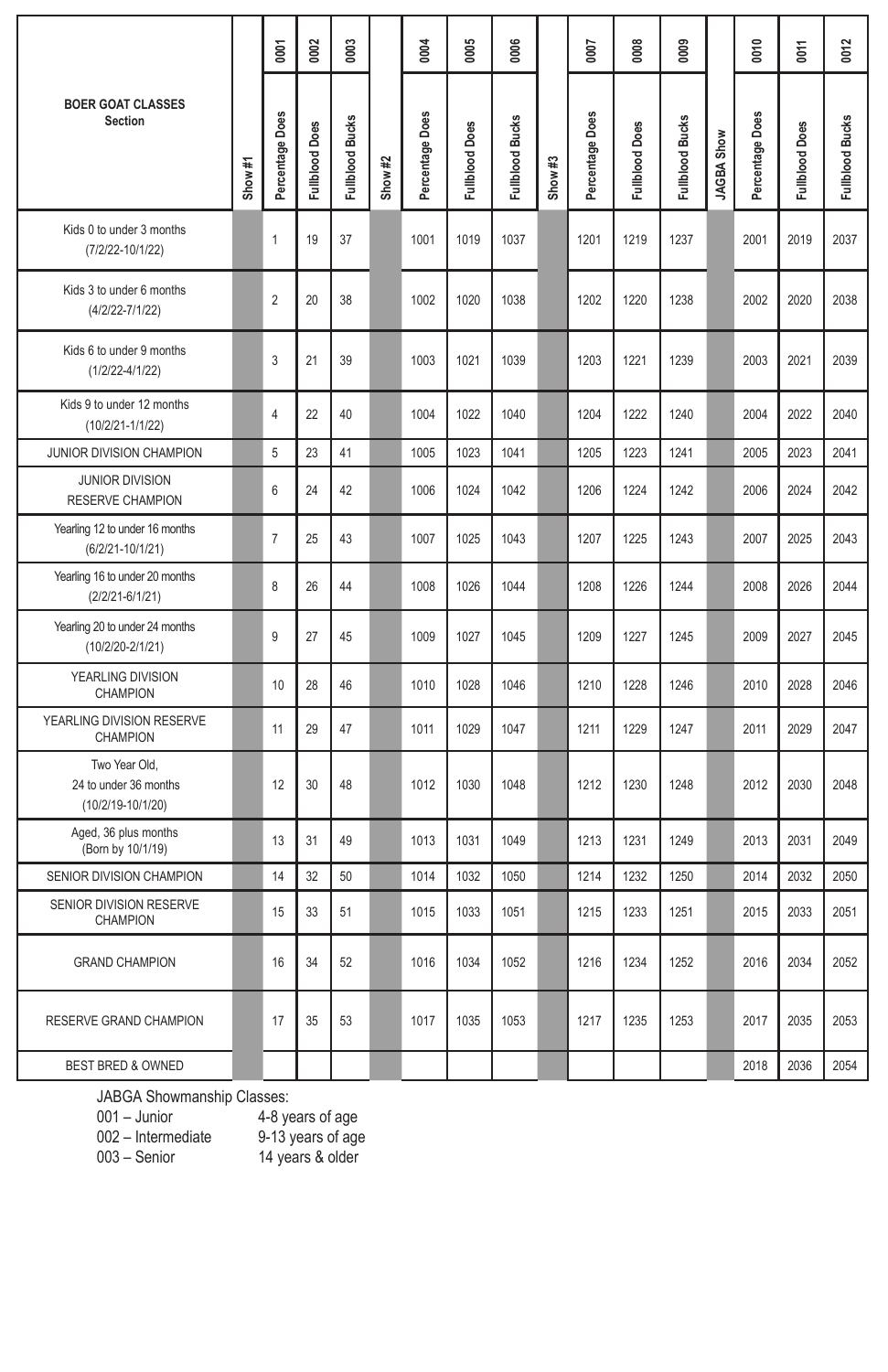# **JUNIOR MARKET GOAT SHOW**

- 1. Any individual ages 6 to under 21 as of the day of the show are eligible to show.
- 2. Junior market goat exhibitors must be able to show their own animal.
- 3. Each exhibitor may exhibit up to four market goats.
- 4. Only one individual is permitted to show each goat. No helpers are allowed in the Market Goat Show.
- 5. No registration papers are required for the market goat classes.
- 6. All market goats must be either does or wethers; no bucks are permitted.
- 7. Show Management will assign pens
- 8. Any wether showing evidence of testicular tissue will be ineligible to show.
- 9. Goats must be under one year old and have a full set of kid's teeth.
- 10. Market goats with natural horns, disbudded, or dehorned may be shown without regards to discrimina- tion.
- 11. Junior market goats will be entered using a USDA Scrapie Tag number. All junior market goats will be required to have scrapie tag in place at time of weigh-in and show.
- 12. Goats must be identified by the same ear tag or legible tattoo as displayed on health papers at time of weigh-in, AND by the KILE Entry Form.
- 13. Animals shown in junior market goat classes may not be shown in ABGA or JABGA classes.
- 14. This is not an ABGA-sanctioned show. Therefore, it is up to the judge to determine his own criteria for sound mouths, teats, and pigment.
- 15. The market goats will be shown in classes by weight. All market goats will be weighed in after checkin. Goats have a lower weight limit of 50 lbs. and there is no upper weight limit. The Show Manager reserves the right to adjust the class numbers and breaks as needed.
- 16. Market goats must be exhibited with all four feet on the show ring flooring surface. Exhibitors not ad- hering to this rule will be given one warning and then excused from the show ring on second warning and disqualified for the present year. Entry fees will not be returned.
- 17. No painting, powdering or artificial color will be allowed.
- 18. Use only grooming products that are allowed for meat producing animals when fitting animals for show.
- 19. Classes will be broken down once the weigh-in process is completed.
- 20. After weigh-in, market goats must remain in the barn. goats observed outside the barn area will be disqualified for the current year
- 21. All entries in these classes will also be subject to the General Rules and Regulations.
- 22. ENTER ONLY CLASS 700. The specific weight division and class will be determined upon weighing at the EXPOSITION.
- 23. Classes will be divided as evenly as possible at the discretion of the show management.
- 24. Fitting Recommended that all market goats be slick shorn.
- 25. Goats may be divided into not more than four weight divisions with two weight classes per division. Actual divisions will depend on number of goats entered and will be established once goats are weighed in.
- 26. First and second place animals in each class will be brought back to determine the division grand and reserve champions. The division grand and reserve champions will then be brought back for the overall champion and reserve placing.